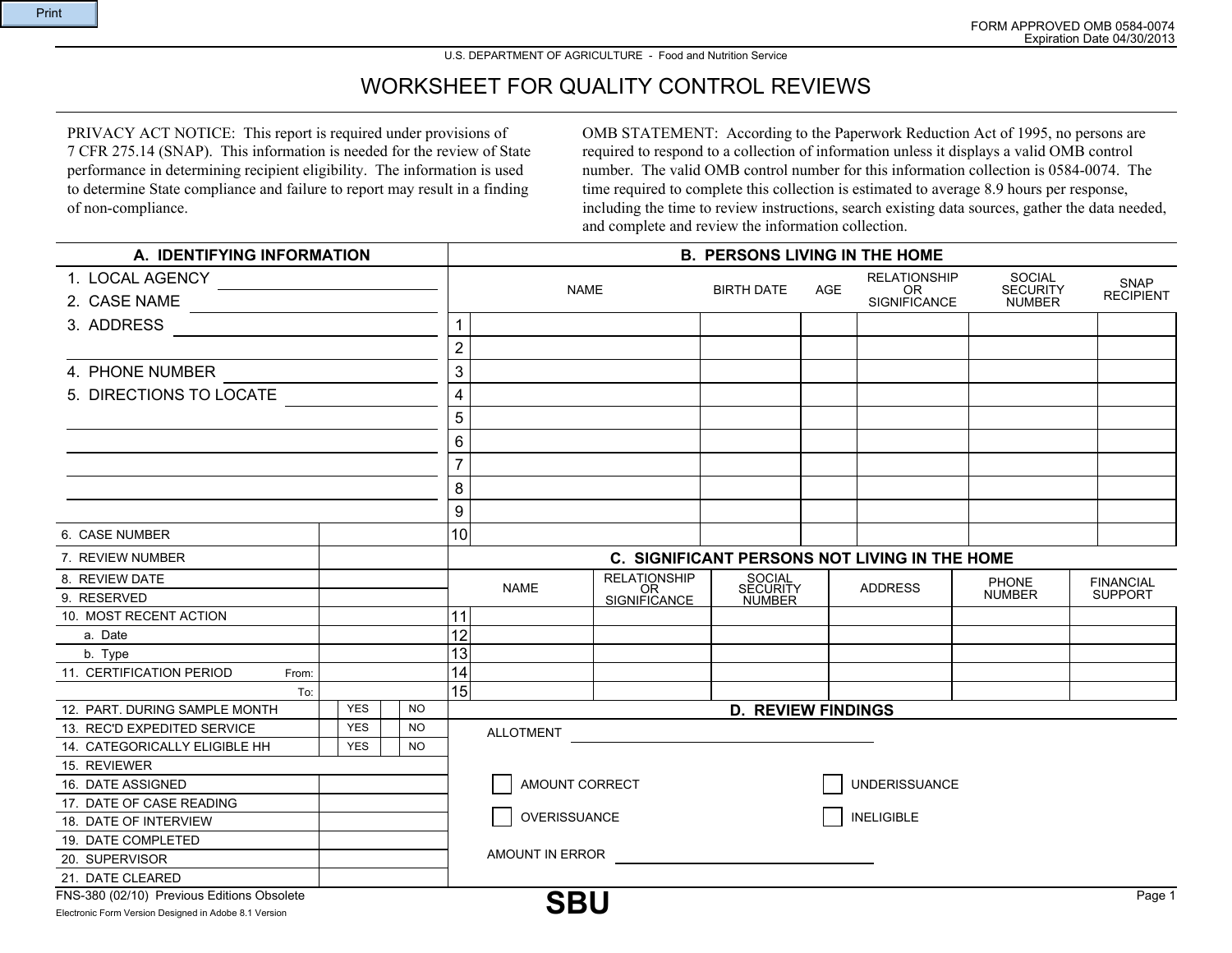|                                                         | ELEMENTS OF ELIGIBILITY AND PAYMENT DETERMINATION                                                                 | REVIEW NO.                                                                                                |                                                            |
|---------------------------------------------------------|-------------------------------------------------------------------------------------------------------------------|-----------------------------------------------------------------------------------------------------------|------------------------------------------------------------|
| <b>ELEMENTS OF ELIGIBILITY</b><br>AND BASIS OF ISSUANCE | QC ANALYSIS OF CASE RECORD<br>(Pertinent facts, sources of<br>verification, reliability, gaps<br>or deficiencies) | FINDINGS OF FIELD INVESTIGATION<br>(Facts obtained, verification and<br>substantiation, nature of errors) | <b>RESULTS</b>                                             |
| (1)                                                     | (2)                                                                                                               | (3)                                                                                                       | (4)                                                        |
| <b>110 AGE</b>                                          |                                                                                                                   | <b>BASIC PROGRAM REQUIREMENTS (100)</b>                                                                   | $1 = No error$<br>$2 =$ Agency error<br>$3$ = Client error |
| <b>111 STUDENT STATUS</b>                               |                                                                                                                   |                                                                                                           | $1 = No error$<br>$2 =$ Agency error<br>$3$ = Client error |
| 130 CITIZENSHIP AND NON-<br><b>CITIZEN STATUS</b>       |                                                                                                                   |                                                                                                           | $1 = No error$<br>$2 =$ Agency error<br>$3$ = Client error |
| 140 RESIDENCY                                           |                                                                                                                   |                                                                                                           | $1 = No error$<br>$2 =$ Agency error<br>$3 =$ Client error |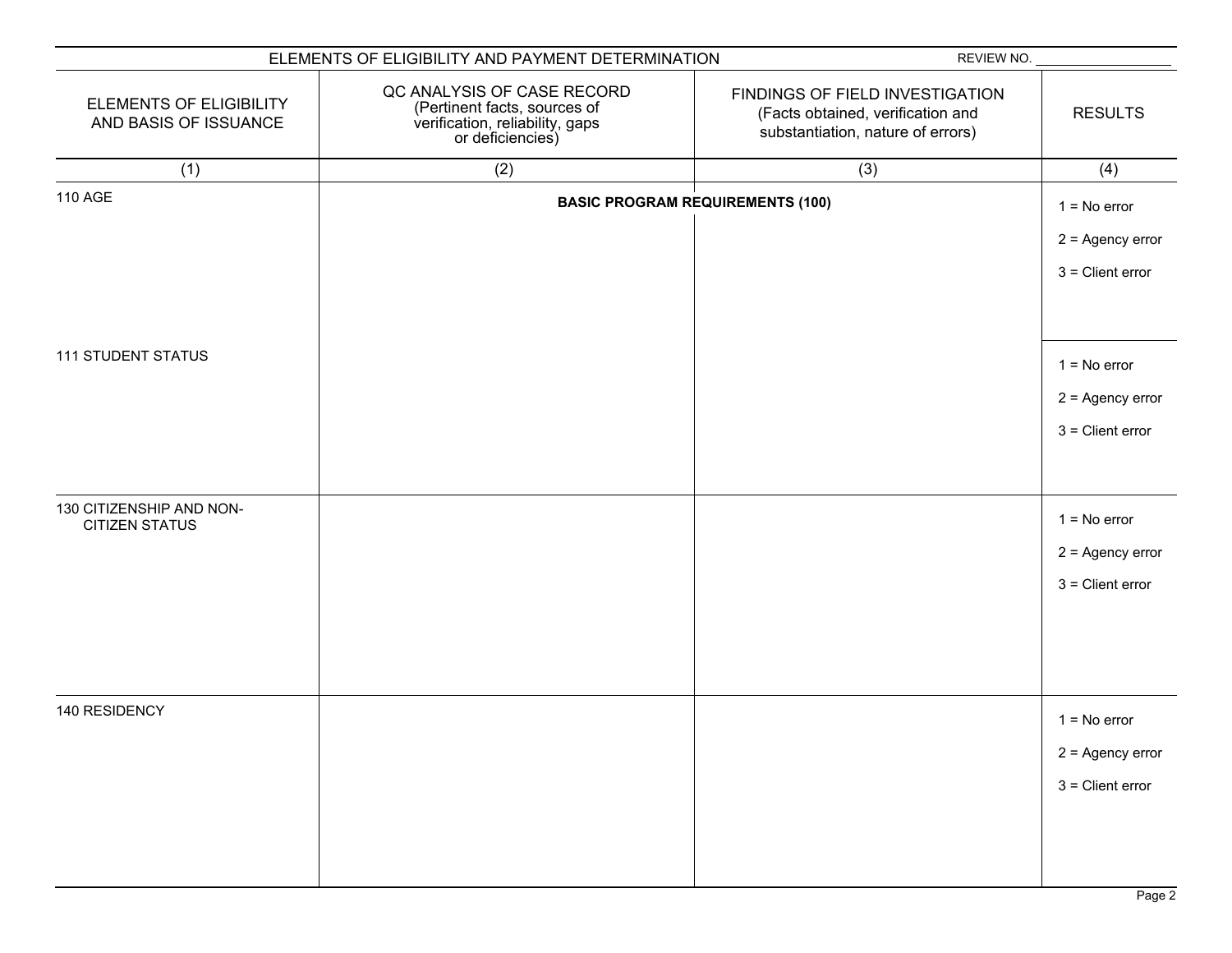|                                                         | ELEMENTS OF ELIGIBILITY AND PAYMENT DETERMINATION                                                                 | REVIEW NO.                                                                                                |                                                            |
|---------------------------------------------------------|-------------------------------------------------------------------------------------------------------------------|-----------------------------------------------------------------------------------------------------------|------------------------------------------------------------|
| <b>ELEMENTS OF ELIGIBILITY</b><br>AND BASIS OF ISSUANCE | QC ANALYSIS OF CASE RECORD<br>(Pertinent facts, sources of<br>verification, reliability, gaps<br>or deficiencies) | FINDINGS OF FIELD INVESTIGATION<br>(Facts obtained, verification and<br>substantiation, nature of errors) | <b>RESULTS</b>                                             |
| (1)                                                     | (2)                                                                                                               | (3)                                                                                                       | (4)                                                        |
| 150 HOUSEHOLD COMPOSITION                               |                                                                                                                   |                                                                                                           | $1 = No error$<br>$2 =$ Agency error<br>$3$ = Client error |
| 151 RECIPIENT DISQUALIFICATION                          |                                                                                                                   |                                                                                                           | $1 = No error$<br>$2 =$ Agency error<br>$3$ = Client error |
| <b>WORK REQUIREMENTS</b>                                |                                                                                                                   |                                                                                                           | $1 = No error$                                             |
| 160 EMPLOYMENT & TRAINING<br><b>PROGRAMS</b>            |                                                                                                                   |                                                                                                           | $2 =$ Agency error<br>$3$ = Client error                   |
| 161 TIME LIMITED PARTICIPATION                          |                                                                                                                   |                                                                                                           | $1 = No error$<br>$2 =$ Agency error<br>$3$ = Client error |
| <b>162 WORK REGISTRATION</b>                            |                                                                                                                   |                                                                                                           | $1 = No error$<br>$2 =$ Agency error<br>$3$ = Client error |
| 163 VOLUNTARY QUIT/REDUCING<br><b>WORK EFFORT</b>       |                                                                                                                   |                                                                                                           | $1 = No error$<br>$2 =$ Agency error<br>$3$ = Client error |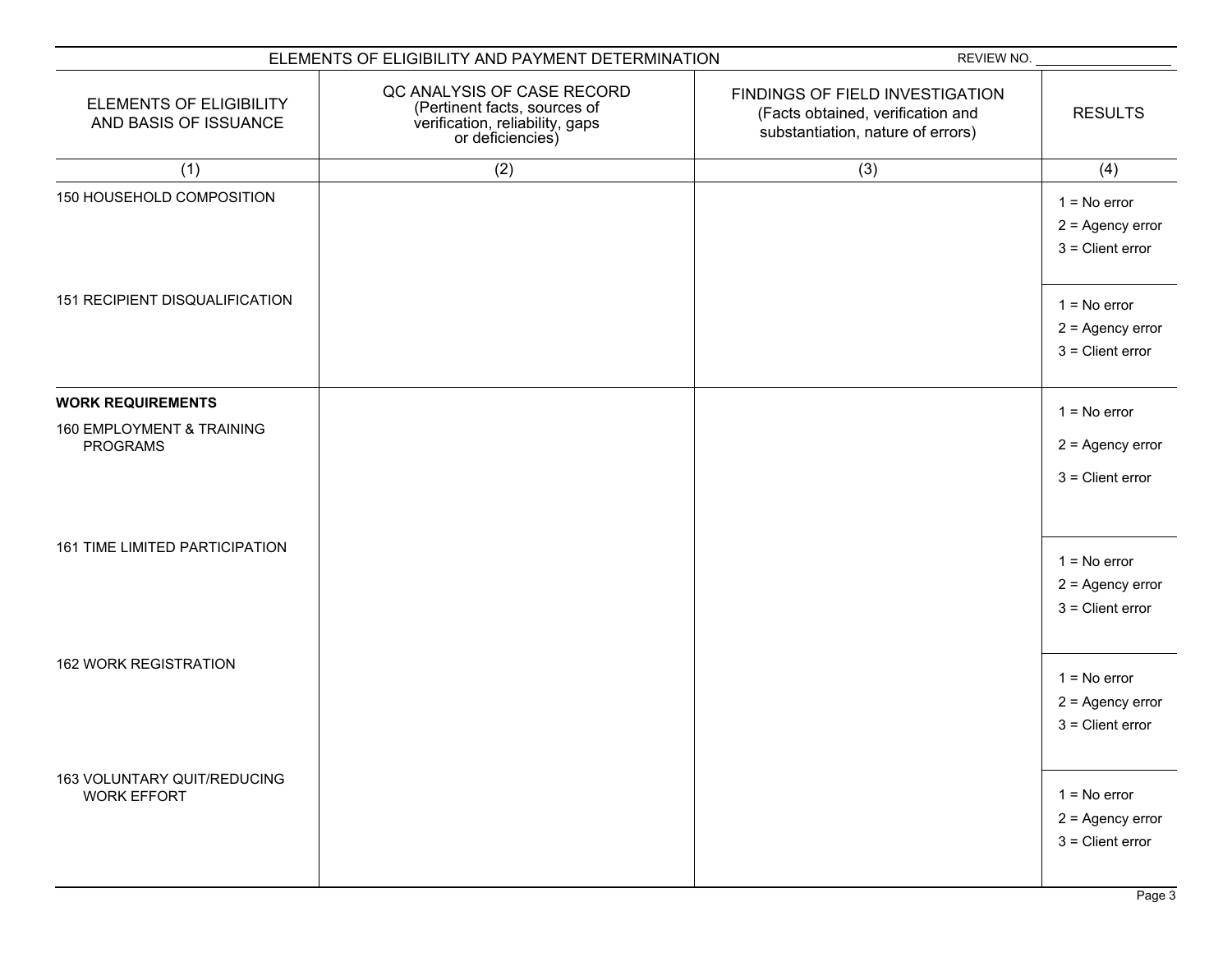|                                                                 | ELEMENTS OF ELIGIBILITY AND PAYMENT DETERMINATION                                                                 | REVIEW NO.                                                                                                |                                                            |
|-----------------------------------------------------------------|-------------------------------------------------------------------------------------------------------------------|-----------------------------------------------------------------------------------------------------------|------------------------------------------------------------|
| <b>ELEMENTS OF ELIGIBILITY</b><br>AND BASIS OF ISSUANCE         | QC ANALYSIS OF CASE RECORD<br>(Pertinent facts, sources of<br>verification, reliability, gaps<br>or deficiencies) | FINDINGS OF FIELD INVESTIGATION<br>(Facts obtained, verification and<br>substantiation, nature of errors) | <b>RESULTS</b>                                             |
| (1)                                                             | (2)                                                                                                               | (3)                                                                                                       | (4)                                                        |
| 164 WORKFARE AND COMPARABLE<br><b>WORKFARE</b>                  |                                                                                                                   |                                                                                                           | $1 = No error$<br>$2 =$ Agency error<br>$3$ = Client error |
| 165 EMPLOYMENT STATUS/JOB<br>AVAILABILITY                       |                                                                                                                   |                                                                                                           | $1 = No error$<br>$2 =$ Agency error<br>$3$ = Client error |
| 166 ACCEPTANCE OF EMPLOYMENT                                    |                                                                                                                   |                                                                                                           | $1 = No error$<br>$2 =$ Agency error<br>$3$ = Client error |
| 170 SOCIAL SECURITY NUMBER                                      |                                                                                                                   |                                                                                                           | $1 = No error$<br>$2 =$ Agency error<br>$3$ = Client error |
| <b>LIQUID RESOURCES</b><br>211 BANK ACCOUNTS OR CASH<br>ON HAND |                                                                                                                   | <b>RESOURCES (200)</b>                                                                                    | $1 = No error$<br>$2 =$ Agency error<br>$3$ = Client error |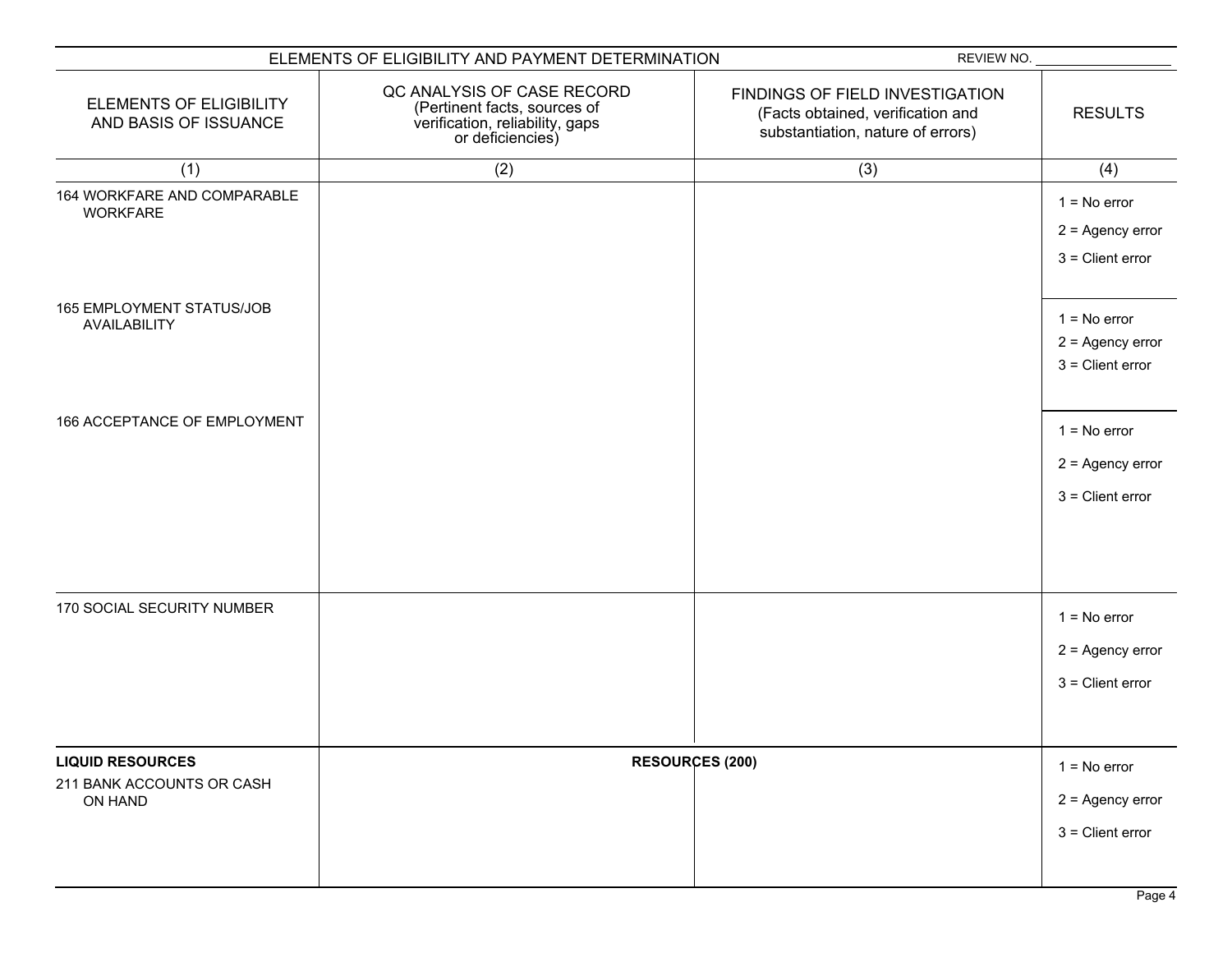|                                                         | ELEMENTS OF ELIGIBILITY AND PAYMENT DETERMINATION                                                                 | REVIEW NO.                                                                                                |                                                            |
|---------------------------------------------------------|-------------------------------------------------------------------------------------------------------------------|-----------------------------------------------------------------------------------------------------------|------------------------------------------------------------|
| <b>ELEMENTS OF ELIGIBILITY</b><br>AND BASIS OF ISSUANCE | QC ANALYSIS OF CASE RECORD<br>(Pertinent facts, sources of<br>verification, reliability, gaps<br>or deficiencies) | FINDINGS OF FIELD INVESTIGATION<br>(Facts obtained, verification and<br>substantiation, nature of errors) | <b>RESULTS</b>                                             |
| (1)                                                     | (2)                                                                                                               | (3)                                                                                                       | (4)                                                        |
| 212 NONRECURRING LUMP-SUM<br><b>PAYMENTS</b>            |                                                                                                                   |                                                                                                           | $1 = No error$<br>$2 =$ Agency error<br>$3$ = Client error |
| 213 OTHER LIQUID ASSETS                                 |                                                                                                                   |                                                                                                           | $1 = No error$<br>$2 =$ Agency error<br>$3$ = Client error |
| <b>NON-LIQUID RESOURCES</b>                             |                                                                                                                   |                                                                                                           |                                                            |
| 221 REAL PROPERTY                                       |                                                                                                                   |                                                                                                           | $1 = No error$<br>$2 =$ Agency error<br>$3$ = Client error |
| 222 VEHICLE                                             |                                                                                                                   |                                                                                                           | $1 = No error$<br>$2 =$ Agency error<br>$3$ = Client error |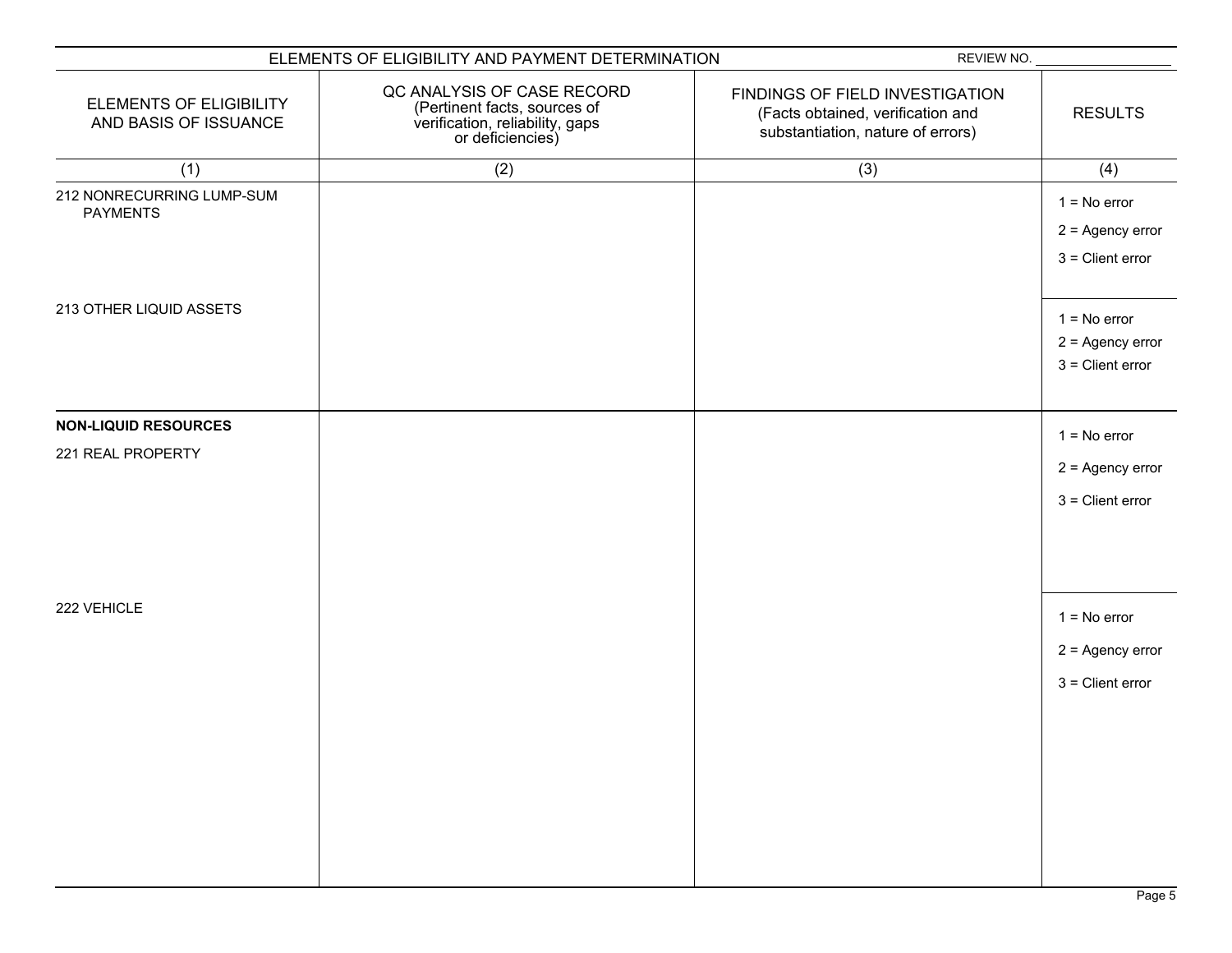| ELEMENTS OF ELIGIBILITY AND PAYMENT DETERMINATION |                                                                                                                   | REVIEW NO.                                                                                                |                                                            |
|---------------------------------------------------|-------------------------------------------------------------------------------------------------------------------|-----------------------------------------------------------------------------------------------------------|------------------------------------------------------------|
| ELEMENTS OF ELIGIBILITY<br>AND BASIS OF ISSUANCE  | QC ANALYSIS OF CASE RECORD<br>(Pertinent facts, sources of<br>verification, reliability, gaps<br>or deficiencies) | FINDINGS OF FIELD INVESTIGATION<br>(Facts obtained, verification and<br>substantiation, nature of errors) | <b>RESULTS</b>                                             |
| (1)                                               | (2)                                                                                                               | (3)                                                                                                       | (4)                                                        |
| 224 OTHER NON-LIQUID RESOURCES                    |                                                                                                                   |                                                                                                           | $1 = No error$<br>$2 =$ Agency error<br>$3$ = Client error |
| 225 COMBINED RESOURCES                            |                                                                                                                   |                                                                                                           | $1 = No error$<br>$2 =$ Agency error<br>$3$ = Client error |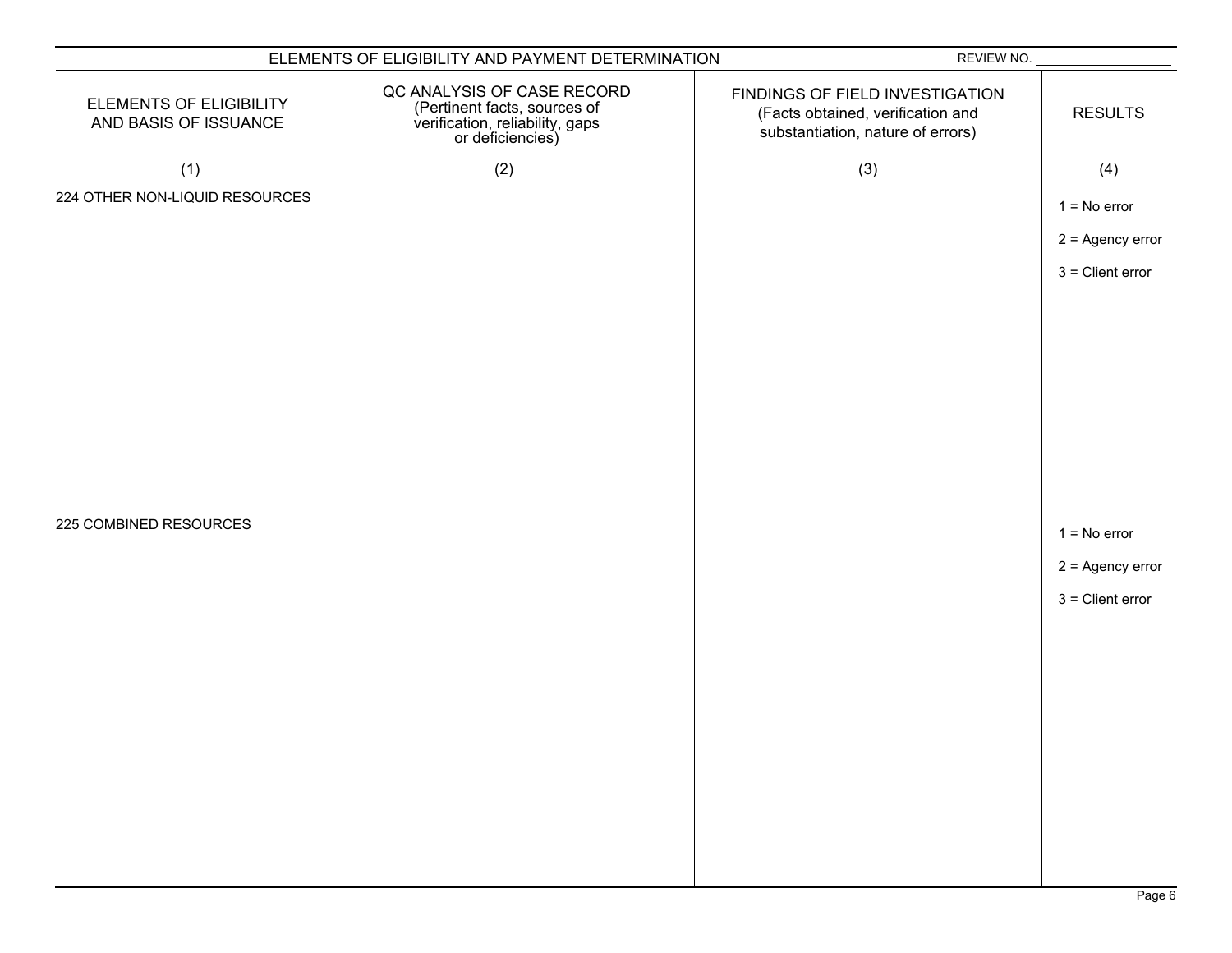|                                                  | ELEMENTS OF ELIGIBILITY AND PAYMENT DETERMINATION                                                                 | REVIEW NO.                                                                                                |                                                            |
|--------------------------------------------------|-------------------------------------------------------------------------------------------------------------------|-----------------------------------------------------------------------------------------------------------|------------------------------------------------------------|
| ELEMENTS OF ELIGIBILITY<br>AND BASIS OF ISSUANCE | QC ANALYSIS OF CASE RECORD<br>(Pertinent facts, sources of<br>verification, reliability, gaps<br>or deficiencies) | FINDINGS OF FIELD INVESTIGATION<br>(Facts obtained, verification and<br>substantiation, nature of errors) | <b>RESULTS</b>                                             |
| (1)                                              | (2)                                                                                                               | (3)                                                                                                       | (4)                                                        |
| <b>EARNED INCOME</b><br>311 WAGES AND SALARIES   |                                                                                                                   | <b>INCOME (300)</b>                                                                                       | $1 = No error$<br>$2 =$ Agency error<br>$3$ = Client error |
| 312 SELF-EMPLOYMENT                              |                                                                                                                   |                                                                                                           | $1 = No error$<br>$2 =$ Agency error<br>$3$ = Client error |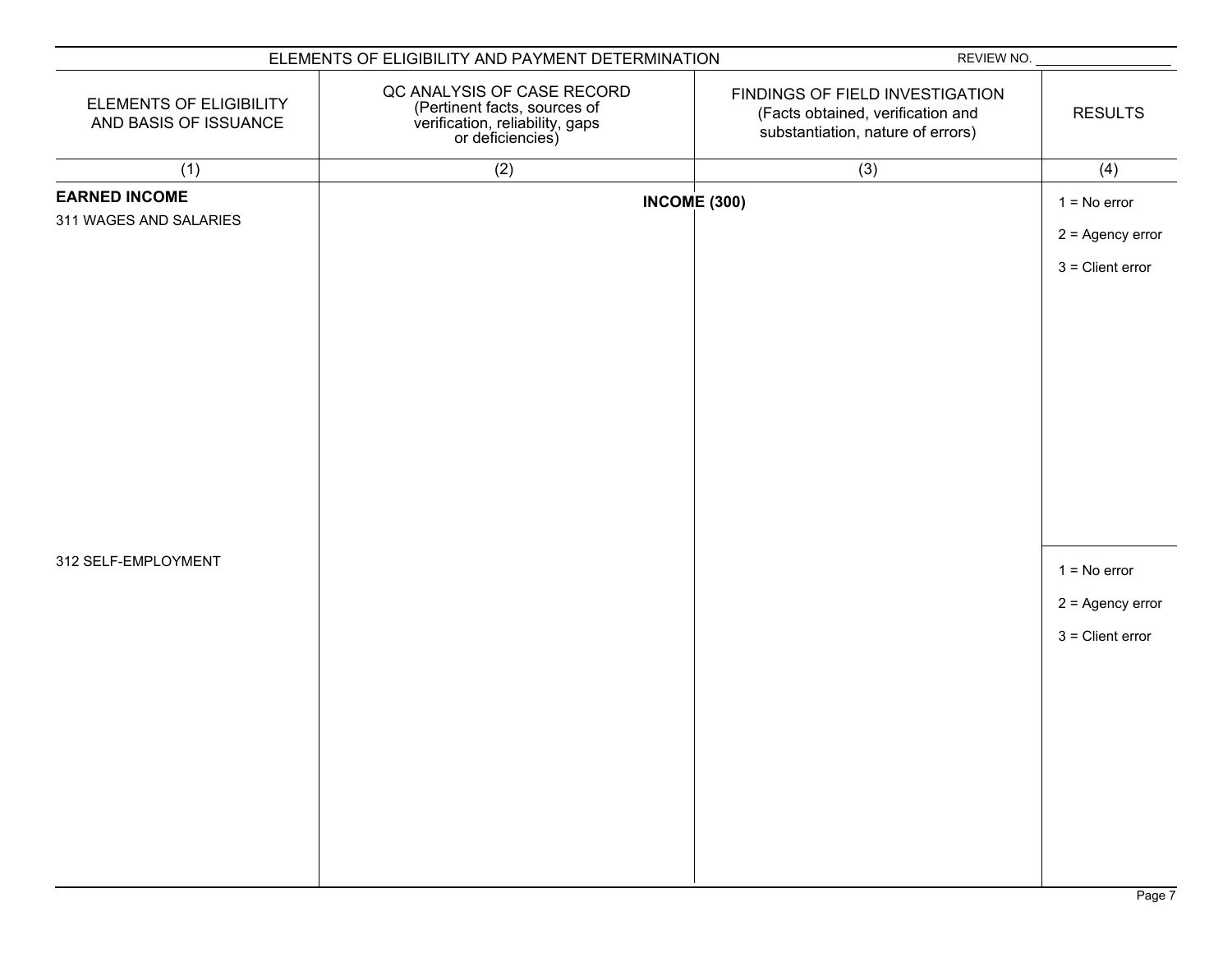| ELEMENTS OF ELIGIBILITY AND PAYMENT DETERMINATION               |                                                                                                                   | REVIEW NO.                                                                                                |                                                            |
|-----------------------------------------------------------------|-------------------------------------------------------------------------------------------------------------------|-----------------------------------------------------------------------------------------------------------|------------------------------------------------------------|
| <b>ELEMENTS OF ELIGIBILITY</b><br>AND BASIS OF ISSUANCE         | QC ANALYSIS OF CASE RECORD<br>(Pertinent facts, sources of<br>verification, reliability, gaps<br>or deficiencies) | FINDINGS OF FIELD INVESTIGATION<br>(Facts obtained, verification and<br>substantiation, nature of errors) | <b>RESULTS</b>                                             |
| (1)                                                             | (2)                                                                                                               | (3)                                                                                                       | (4)                                                        |
| 314 OTHER EARNED INCOME                                         |                                                                                                                   |                                                                                                           | $1 = No error$<br>$2 =$ Agency error<br>$3$ = Client error |
| <b>EARNED INCOME DEDUCTIONS</b><br>321 EARNED INCOME DEDUCTIONS |                                                                                                                   |                                                                                                           | $1 = No error$<br>$2 =$ Agency error<br>$3$ = Client error |
| 323 DEPENDENT CARE DEDUCTIONS                                   |                                                                                                                   |                                                                                                           | $1 = No error$<br>$2 =$ Agency error<br>$3$ = Client error |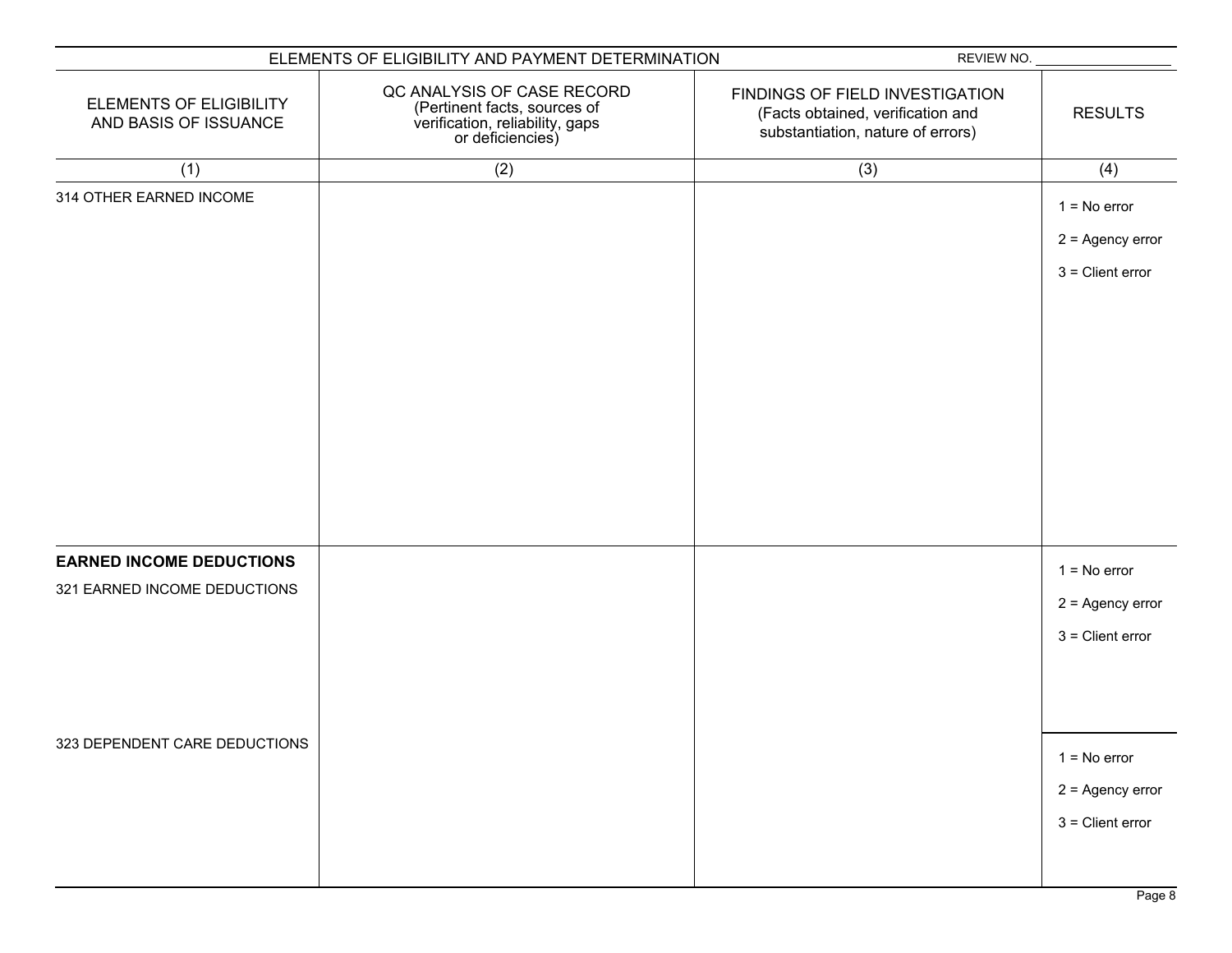| ELEMENTS OF ELIGIBILITY AND PAYMENT DETERMINATION       |                                                                                                                   | REVIEW NO.                                                                                                |                    |
|---------------------------------------------------------|-------------------------------------------------------------------------------------------------------------------|-----------------------------------------------------------------------------------------------------------|--------------------|
| <b>ELEMENTS OF ELIGIBILITY</b><br>AND BASIS OF ISSUANCE | QC ANALYSIS OF CASE RECORD<br>(Pertinent facts, sources of<br>verification, reliability, gaps<br>or deficiencies) | FINDINGS OF FIELD INVESTIGATION<br>(Facts obtained, verification and<br>substantiation, nature of errors) | <b>RESULTS</b>     |
| (1)                                                     | (2)                                                                                                               | (3)                                                                                                       | (4)                |
| <b>UNEARNED INCOME</b>                                  |                                                                                                                   |                                                                                                           | $1 = No error$     |
| 331 RSDI BENEFITS                                       |                                                                                                                   |                                                                                                           | $2 =$ Agency error |
|                                                         |                                                                                                                   |                                                                                                           |                    |
|                                                         |                                                                                                                   |                                                                                                           | $3$ = Client error |
|                                                         |                                                                                                                   |                                                                                                           |                    |
| 332 VETERANS BENEFITS                                   |                                                                                                                   |                                                                                                           | $1 = No error$     |
|                                                         |                                                                                                                   |                                                                                                           | $2 =$ Agency error |
|                                                         |                                                                                                                   |                                                                                                           | $3 =$ Client error |
|                                                         |                                                                                                                   |                                                                                                           |                    |
|                                                         |                                                                                                                   |                                                                                                           |                    |
|                                                         |                                                                                                                   |                                                                                                           |                    |
| 333 SSI AND/OR STATE SSI<br>SUPPLEMENT                  |                                                                                                                   |                                                                                                           | $1 = No error$     |
|                                                         |                                                                                                                   |                                                                                                           | $2 =$ Agency error |
|                                                         |                                                                                                                   |                                                                                                           | $3$ = Client error |
|                                                         |                                                                                                                   |                                                                                                           |                    |
|                                                         |                                                                                                                   |                                                                                                           |                    |
|                                                         |                                                                                                                   |                                                                                                           |                    |
| 334 UNEMPLOYMENT                                        |                                                                                                                   |                                                                                                           |                    |
| COMPENSATION                                            |                                                                                                                   |                                                                                                           | $1 = No error$     |
|                                                         |                                                                                                                   |                                                                                                           | $2 =$ Agency error |
|                                                         |                                                                                                                   |                                                                                                           | $3$ = Client error |
|                                                         |                                                                                                                   |                                                                                                           |                    |
|                                                         |                                                                                                                   |                                                                                                           |                    |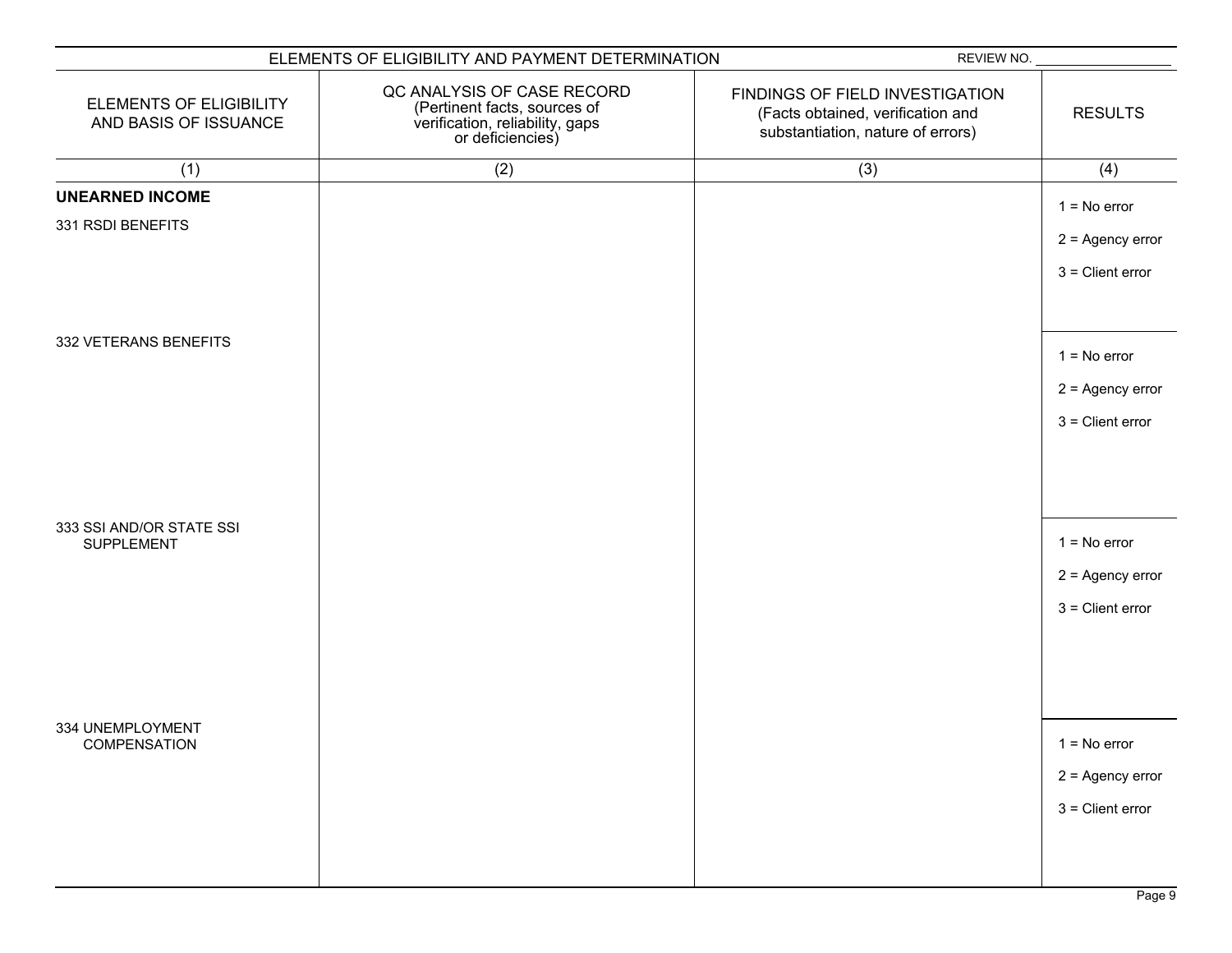| ELEMENTS OF ELIGIBILITY AND PAYMENT DETERMINATION       |                                                                                                                   | REVIEW NO.                                                                                                |                                                            |
|---------------------------------------------------------|-------------------------------------------------------------------------------------------------------------------|-----------------------------------------------------------------------------------------------------------|------------------------------------------------------------|
| <b>ELEMENTS OF ELIGIBILITY</b><br>AND BASIS OF ISSUANCE | QC ANALYSIS OF CASE RECORD<br>(Pertinent facts, sources of<br>verification, reliability, gaps<br>or deficiencies) | FINDINGS OF FIELD INVESTIGATION<br>(Facts obtained, verification and<br>substantiation, nature of errors) | <b>RESULTS</b>                                             |
| (1)                                                     | (2)                                                                                                               | (3)                                                                                                       | (4)                                                        |
| 335 WORKER'S COMPENSATION                               |                                                                                                                   |                                                                                                           | $1 = No error$<br>$2 =$ Agency error<br>$3$ = Client error |
| 336 OTHER GOVERNMENT BENEFITS                           |                                                                                                                   |                                                                                                           | $1 = No error$<br>$2 =$ Agency error<br>$3$ = Client error |
| 342 CONTRIBUTIONS                                       |                                                                                                                   |                                                                                                           | $1 = No error$<br>$2 =$ Agency error<br>$3$ = Client error |
| 343 DEEMED INCOME                                       |                                                                                                                   |                                                                                                           | $1 = No error$<br>$2 =$ Agency error<br>$3$ = Client error |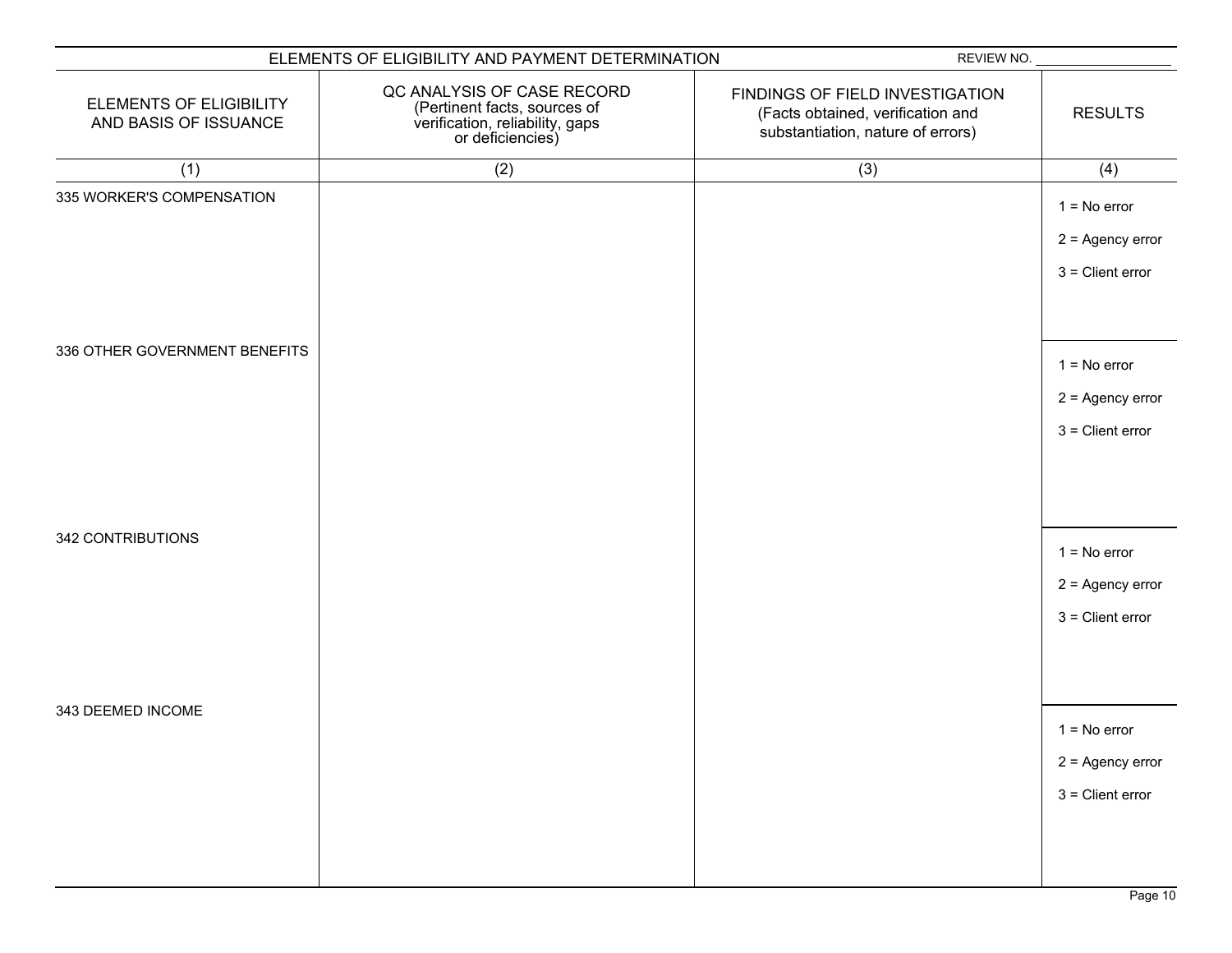| ELEMENTS OF ELIGIBILITY AND PAYMENT DETERMINATION            |                                                                                                                   | REVIEW NO.                                                                                                |                                                            |
|--------------------------------------------------------------|-------------------------------------------------------------------------------------------------------------------|-----------------------------------------------------------------------------------------------------------|------------------------------------------------------------|
| ELEMENTS OF ELIGIBILITY<br>AND BASIS OF ISSUANCE             | QC ANALYSIS OF CASE RECORD<br>(Pertinent facts, sources of<br>verification, reliability, gaps<br>or deficiencies) | FINDINGS OF FIELD INVESTIGATION<br>(Facts obtained, verification and<br>substantiation, nature of errors) | <b>RESULTS</b>                                             |
| (1)                                                          | (2)                                                                                                               | (3)                                                                                                       | (4)                                                        |
| 344 TANF, PA or GA                                           |                                                                                                                   |                                                                                                           | $1 = No error$<br>$2 =$ Agency error<br>$3$ = Client error |
| 345 EDUCATIONAL GRANTS/<br>SCHOLARSHIPS/LOANS                |                                                                                                                   |                                                                                                           | $1 = No error$<br>$2 =$ Agency error<br>$3$ = Client error |
| 346 OTHER UNEARNED INCOME                                    |                                                                                                                   |                                                                                                           | $1 = No error$<br>$2 =$ Agency error<br>$3$ = Client error |
| 350 CHILD SUPPORT PAYMENTS<br>RECEIVED FROM ABSENT<br>PARENT |                                                                                                                   |                                                                                                           | $1 = No error$<br>$2 =$ Agency error<br>$3$ = Client error |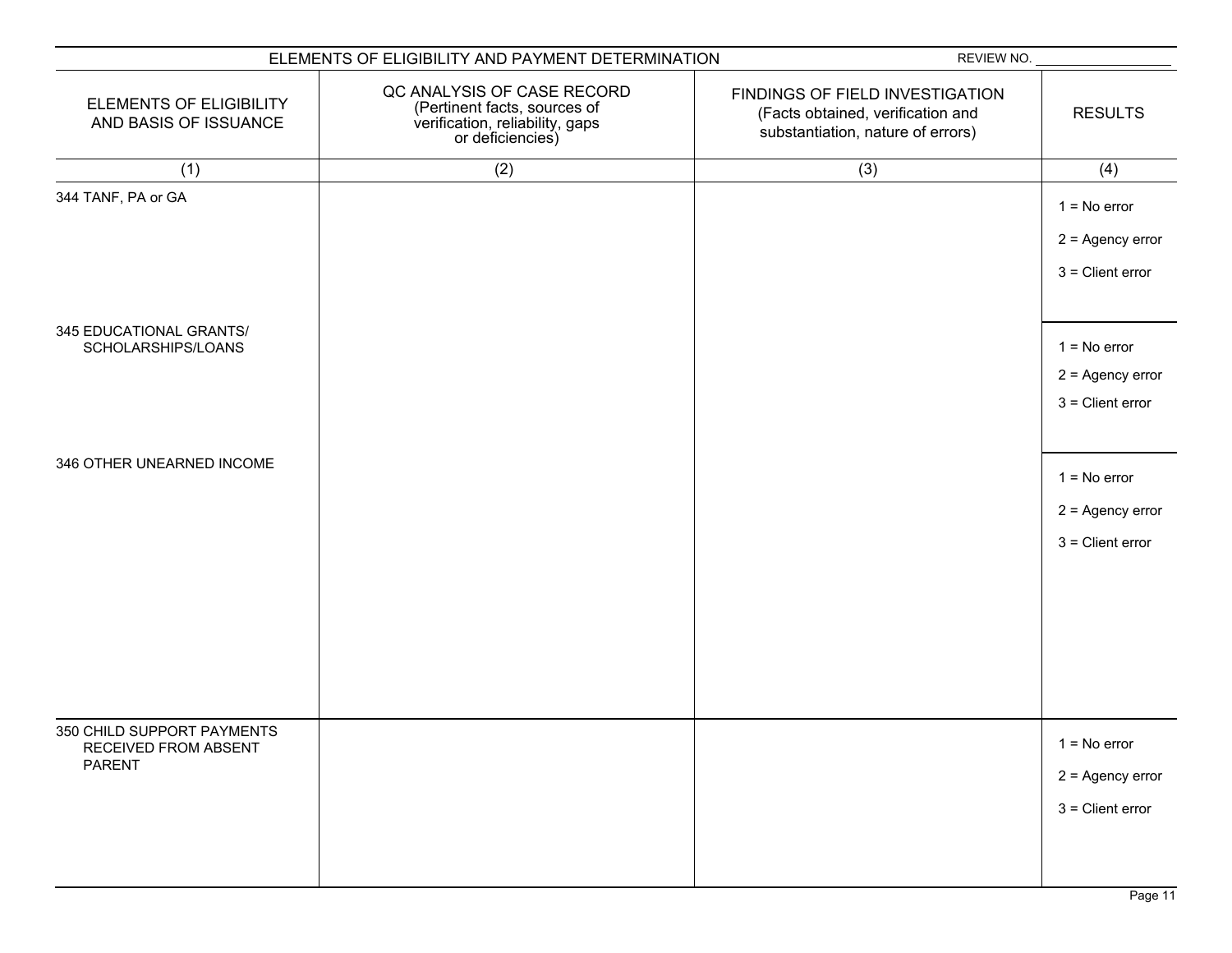| ELEMENTS OF ELIGIBILITY AND PAYMENT DETERMINATION       |                                                                                                                   | REVIEW NO.                                                                                                |                    |
|---------------------------------------------------------|-------------------------------------------------------------------------------------------------------------------|-----------------------------------------------------------------------------------------------------------|--------------------|
| <b>ELEMENTS OF ELIGIBILITY</b><br>AND BASIS OF ISSUANCE | QC ANALYSIS OF CASE RECORD<br>(Pertinent facts, sources of<br>verification, reliability, gaps<br>or deficiencies) | FINDINGS OF FIELD INVESTIGATION<br>(Facts obtained, verification and<br>substantiation, nature of errors) | <b>RESULTS</b>     |
| (1)                                                     | (2)                                                                                                               | (3)                                                                                                       | (4)                |
| <b>OTHER DEDUCTIONS</b>                                 |                                                                                                                   |                                                                                                           | $1 = No error$     |
| 361 STANDARD DEDUCTION                                  |                                                                                                                   |                                                                                                           | $2 =$ Agency error |
|                                                         |                                                                                                                   |                                                                                                           |                    |
|                                                         |                                                                                                                   |                                                                                                           | $3$ = Client error |
|                                                         |                                                                                                                   |                                                                                                           |                    |
| 363 SHELTER DEDUCTION                                   |                                                                                                                   |                                                                                                           |                    |
|                                                         |                                                                                                                   |                                                                                                           | $1 = No error$     |
|                                                         |                                                                                                                   |                                                                                                           | $2 =$ Agency error |
|                                                         |                                                                                                                   |                                                                                                           | $3$ = Client error |
|                                                         |                                                                                                                   |                                                                                                           |                    |
|                                                         |                                                                                                                   |                                                                                                           |                    |
|                                                         |                                                                                                                   |                                                                                                           |                    |
| 364 STANDARD UTILITY ALLOWANCE                          |                                                                                                                   |                                                                                                           |                    |
|                                                         |                                                                                                                   |                                                                                                           | $1 = No error$     |
|                                                         |                                                                                                                   |                                                                                                           | $2 =$ Agency error |
|                                                         |                                                                                                                   |                                                                                                           | $3$ = Client error |
|                                                         |                                                                                                                   |                                                                                                           |                    |
|                                                         |                                                                                                                   |                                                                                                           |                    |
|                                                         |                                                                                                                   |                                                                                                           |                    |
|                                                         |                                                                                                                   |                                                                                                           |                    |
|                                                         |                                                                                                                   |                                                                                                           |                    |
|                                                         |                                                                                                                   |                                                                                                           |                    |
|                                                         |                                                                                                                   |                                                                                                           |                    |
|                                                         |                                                                                                                   |                                                                                                           |                    |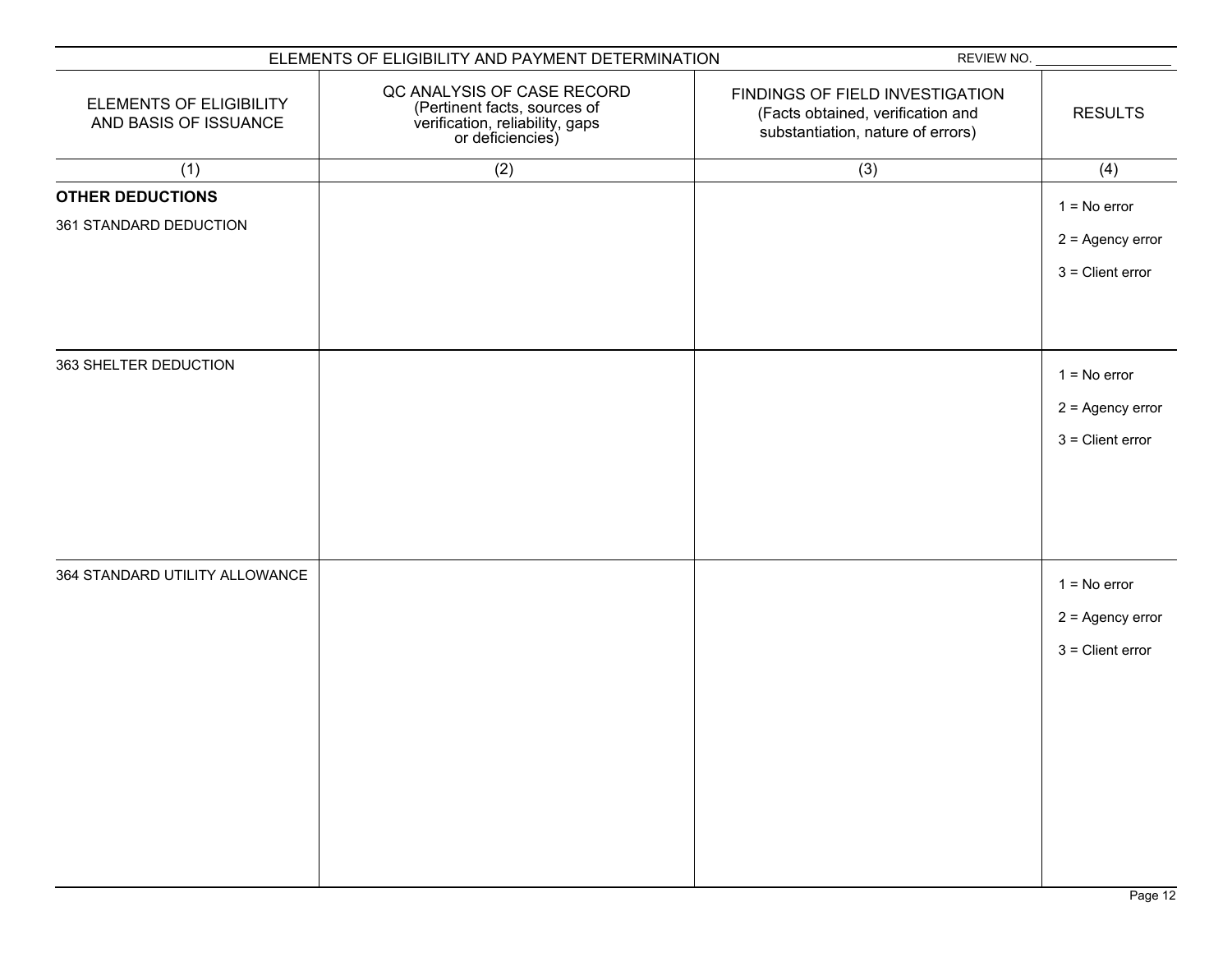|                                                         | ELEMENTS OF ELIGIBILITY AND PAYMENT DETERMINATION                                                                 | REVIEW NO.                                                                                                |                                                            |
|---------------------------------------------------------|-------------------------------------------------------------------------------------------------------------------|-----------------------------------------------------------------------------------------------------------|------------------------------------------------------------|
| <b>ELEMENTS OF ELIGIBILITY</b><br>AND BASIS OF ISSUANCE | QC ANALYSIS OF CASE RECORD<br>(Pertinent facts, sources of<br>verification, reliability, gaps<br>or deficiencies) | FINDINGS OF FIELD INVESTIGATION<br>(Facts obtained, verification and<br>substantiation, nature of errors) | <b>RESULTS</b>                                             |
| (1)                                                     | (2)                                                                                                               | (3)                                                                                                       | (4)                                                        |
| 365 MEDICAL DEDUCTION                                   |                                                                                                                   |                                                                                                           | $1 = No error$<br>$2 =$ Agency error<br>$3$ = Client error |
| 366 CHILD SUPPORT PAYMENT<br><b>DEDUCTION</b>           |                                                                                                                   |                                                                                                           | $1 = No error$<br>$2 =$ Agency error<br>$3$ = Client error |
| 371 COMBINED GROSS INCOME                               |                                                                                                                   |                                                                                                           | $1 = No error$<br>$2 =$ Agency error<br>$3$ = Client error |
| 372 COMBINED NET INCOME                                 |                                                                                                                   |                                                                                                           | $1 = No error$<br>$2 =$ Agency error<br>$3$ = Client error |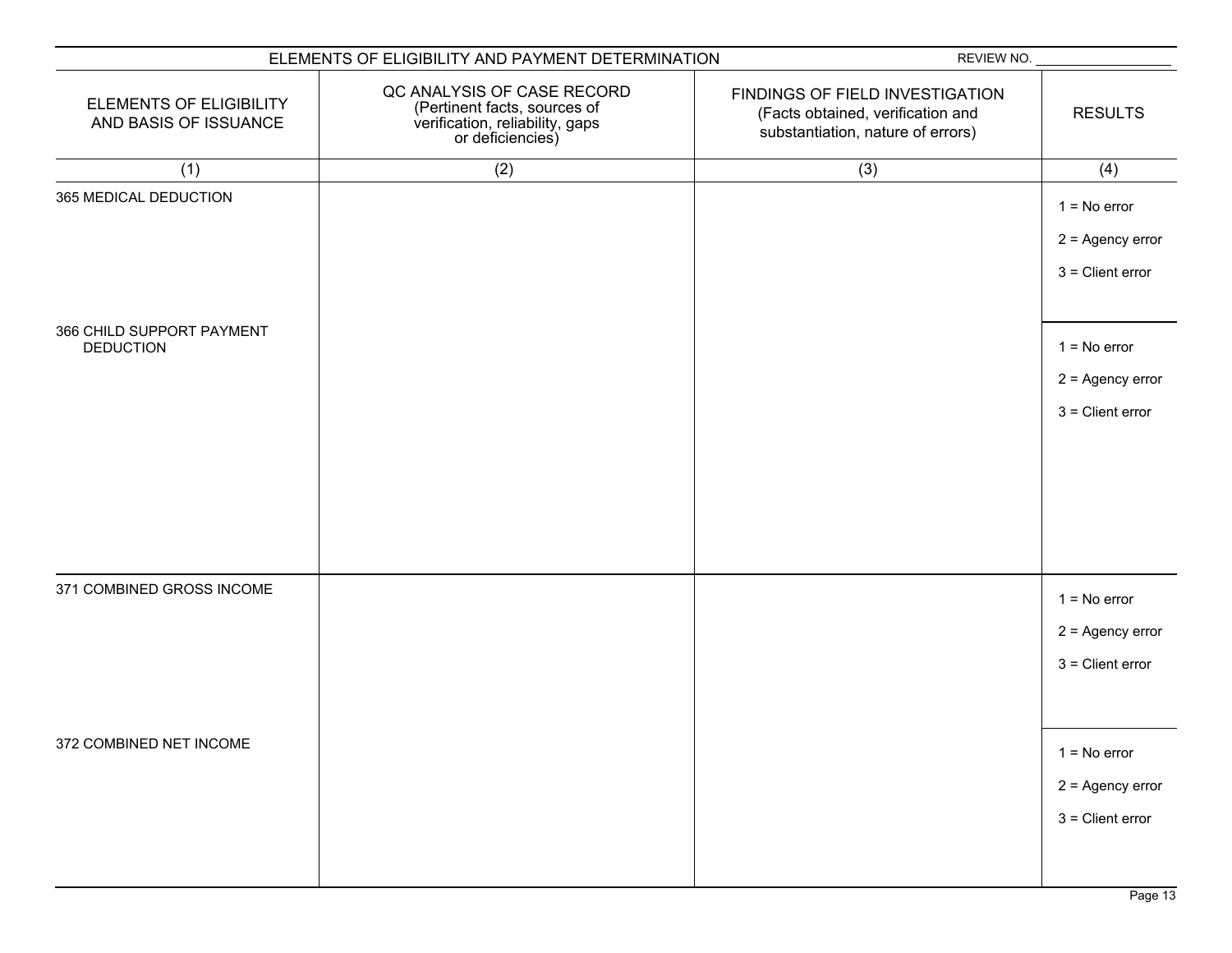|                                                         | ELEMENTS OF ELIGIBILITY AND PAYMENT DETERMINATION                                                                 | REVIEW NO.                                                                                                |                                                            |
|---------------------------------------------------------|-------------------------------------------------------------------------------------------------------------------|-----------------------------------------------------------------------------------------------------------|------------------------------------------------------------|
| <b>ELEMENTS OF ELIGIBILITY</b><br>AND BASIS OF ISSUANCE | QC ANALYSIS OF CASE RECORD<br>(Pertinent facts, sources of<br>verification, reliability, gaps<br>or deficiencies) | FINDINGS OF FIELD INVESTIGATION<br>(Facts obtained, verification and<br>substantiation, nature of errors) | <b>RESULTS</b>                                             |
| (1)                                                     | (2)                                                                                                               | (3)                                                                                                       | (4)                                                        |
| 520 ARITHMETIC COMPUTATION                              |                                                                                                                   |                                                                                                           | $1 = No error$<br>$2 =$ Agency error<br>$3$ = Client error |
| 530 TRANSITIONAL BENEFITS                               |                                                                                                                   |                                                                                                           | $1 = No error$<br>$2 =$ Agency error<br>$3$ = Client error |
| 560 REPORTING SYSTEM                                    |                                                                                                                   |                                                                                                           | $1 = No error$<br>$2 =$ Agency error<br>$3$ = Client error |
| 810 SNAP SIMPLIFICATION<br><b>PROJECT</b>               |                                                                                                                   |                                                                                                           | $1 = No error$<br>$2 =$ Agency error<br>$3$ = Client error |
| 820 DEMONSTRATION PROJECTS                              |                                                                                                                   |                                                                                                           | $1 = No error$<br>$2 =$ Agency error<br>$3$ = Client error |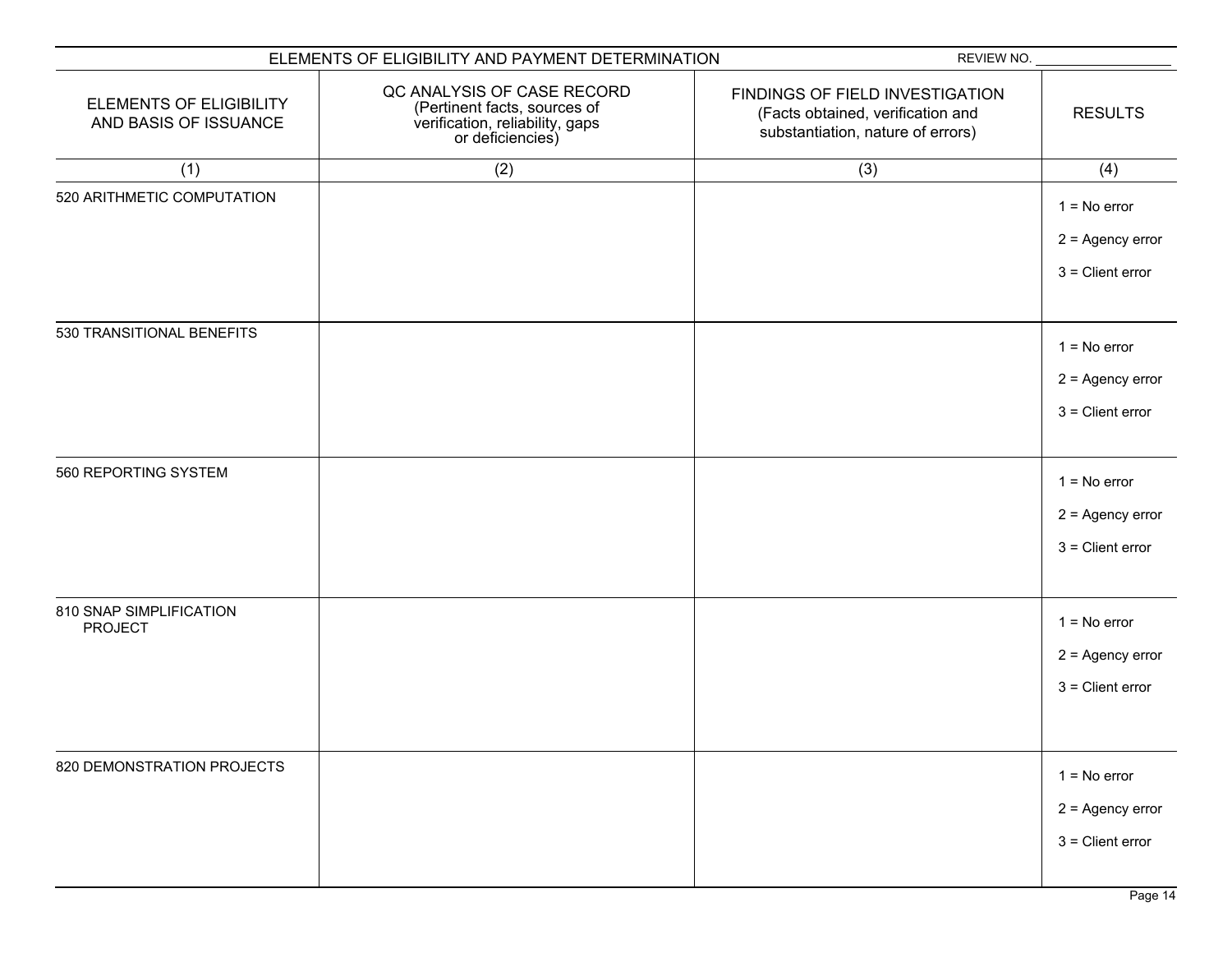| <b>QUALITY CONTROL</b><br><b>COMPUTATION SHEET</b>                                                                                                                                         |                                     |                                                       |     |     |     |
|--------------------------------------------------------------------------------------------------------------------------------------------------------------------------------------------|-------------------------------------|-------------------------------------------------------|-----|-----|-----|
|                                                                                                                                                                                            | <b>ELIGIBILITY</b><br><b>WORKER</b> | <b>FINAL SAQC</b><br><b>DETERMIN-</b><br><b>ATION</b> |     |     |     |
|                                                                                                                                                                                            | (1)                                 | (2)                                                   | (3) | (4) | (5) |
| Wages, salaries, Federal workstudy minus allowable<br>expenses, or other income from employment. (Do not<br>count excluded income)                                                         |                                     |                                                       |     |     |     |
| Member<br>Source                                                                                                                                                                           |                                     |                                                       |     |     |     |
| $\blacksquare$                                                                                                                                                                             |                                     |                                                       |     |     |     |
| $\blacksquare$<br>$\blacksquare$                                                                                                                                                           |                                     |                                                       |     |     |     |
| $\blacksquare$                                                                                                                                                                             |                                     |                                                       |     |     |     |
| 1. Add Line K from Self-Employment<br>addendum sheet (if applicable) and<br>all earned income listed above.                                                                                |                                     |                                                       |     |     |     |
| Educational grants, scholarships, or loans<br>(except Federal workstudy)                                                                                                                   |                                     |                                                       |     |     |     |
| 2. Enter monthly income received from<br>educational grants, etc                                                                                                                           |                                     |                                                       |     |     |     |
| 3. Enter monthly tuition and mandatory<br>fees and other allowable expenses.                                                                                                               |                                     |                                                       |     |     |     |
| 4. Subtract 3 from 2.                                                                                                                                                                      |                                     |                                                       |     |     |     |
| 5. Add lines 1 and 4.                                                                                                                                                                      |                                     |                                                       |     |     |     |
| Unearned income (Do not count excluded income)                                                                                                                                             |                                     |                                                       |     |     |     |
| $\blacksquare$                                                                                                                                                                             |                                     |                                                       |     |     |     |
| $\cdot$                                                                                                                                                                                    |                                     |                                                       |     |     |     |
| $\blacksquare$                                                                                                                                                                             |                                     |                                                       |     |     |     |
| 6. Total unearned income.                                                                                                                                                                  |                                     |                                                       |     |     |     |
| Gross monthly income                                                                                                                                                                       |                                     |                                                       |     |     |     |
| 7. Add lines 5 and 6.                                                                                                                                                                      |                                     |                                                       |     |     |     |
| 8. Enter net loss from line K,<br>if applicable.                                                                                                                                           |                                     |                                                       |     |     |     |
| 9. Subtract line 8 from 7. (Result<br>is gross monthly income.)                                                                                                                            |                                     |                                                       |     |     |     |
| 10. Enter appropriate gross<br>income eligibility limit.                                                                                                                                   |                                     |                                                       |     |     |     |
| Go to line 11 only if:<br>- line 9 is less than or equal to line 10; or<br>- household contains an elderly/disabled member; or<br>- household is categorically eligible for SNAP Benefits. |                                     |                                                       |     |     |     |
| DEDUCTIONS: (Other than shelter)                                                                                                                                                           |                                     |                                                       |     |     |     |
| 11. Multiply line 1 by 20% and enter<br>result here.                                                                                                                                       |                                     |                                                       |     |     |     |
| 12. Subtract 11 from 9.                                                                                                                                                                    |                                     |                                                       |     |     |     |
| 13. Enter standard deduction.                                                                                                                                                              |                                     |                                                       |     |     |     |
| 14. Subtract line 13 from 12.                                                                                                                                                              |                                     |                                                       |     |     |     |
| 15. Enter medical costs over limit for<br>household with elderly/disabled member.                                                                                                          |                                     |                                                       |     |     |     |
| 16. Subtract line 15 from 14.                                                                                                                                                              |                                     |                                                       |     |     |     |
| 17. Enter dependent care costs<br>(not to exceed authorized limit).                                                                                                                        |                                     |                                                       |     |     |     |
| 18. Subtract line 17 from 16.                                                                                                                                                              |                                     |                                                       |     |     |     |
| 19. Enter child support.                                                                                                                                                                   |                                     |                                                       |     |     |     |
| 20. Subtract line 19 from 18.                                                                                                                                                              |                                     |                                                       |     |     |     |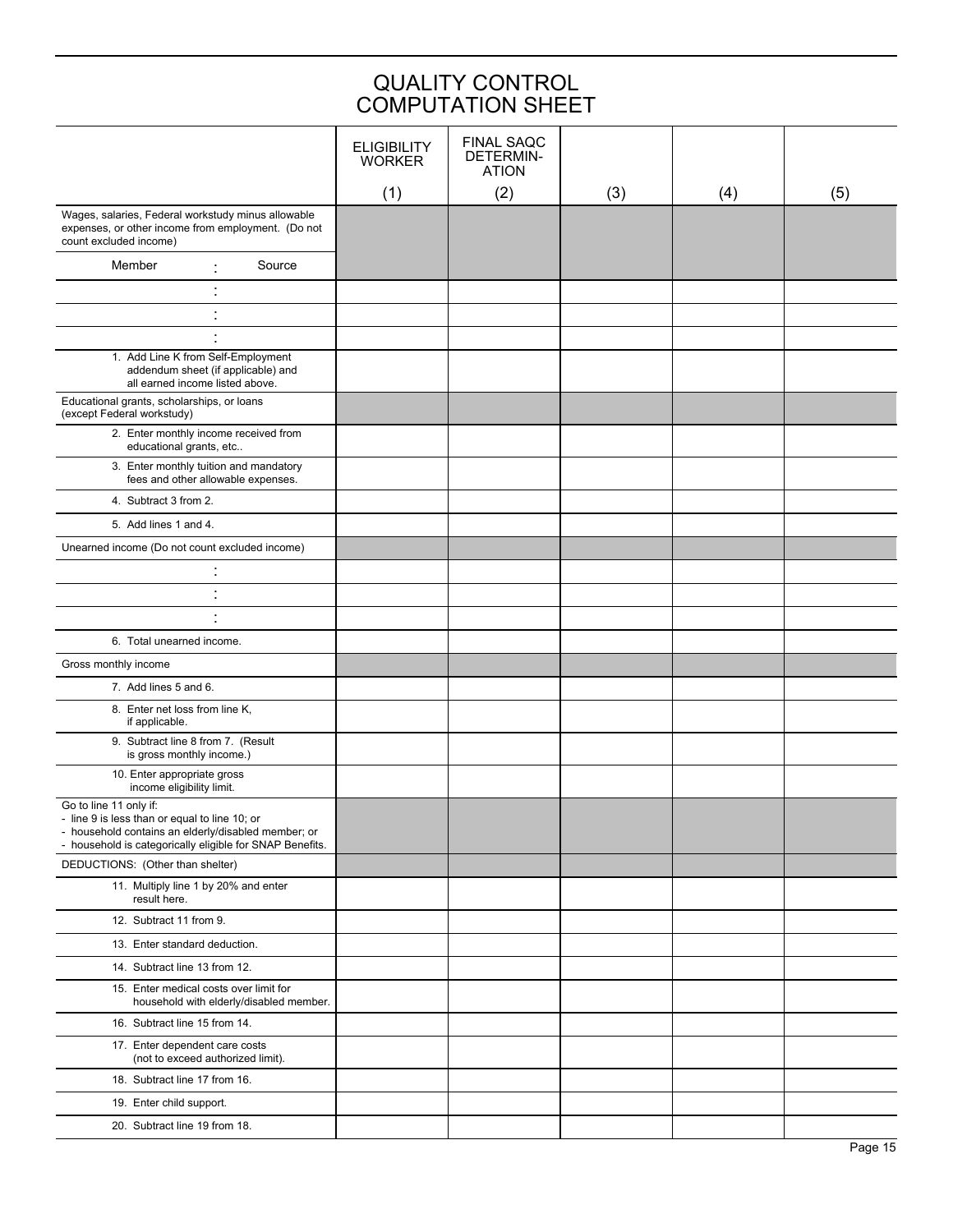|                                                                                                                                       |                                     | <b>QUALITY CONTROL</b><br><b>COMPUTATION SHEET</b>    |     |     |     |
|---------------------------------------------------------------------------------------------------------------------------------------|-------------------------------------|-------------------------------------------------------|-----|-----|-----|
|                                                                                                                                       | <b>ELIGIBILITY</b><br><b>WORKER</b> | <b>FINAL SAQC</b><br><b>DETERMIN-</b><br><b>ATION</b> |     |     |     |
| 21. Enter homeless shelter deduction, if                                                                                              | (1)                                 | (2)                                                   | (3) | (4) | (5) |
| applicable.                                                                                                                           |                                     |                                                       |     |     |     |
| 22. Subtract 21 from 20.                                                                                                              |                                     |                                                       |     |     |     |
| 23. If household had shelter costs, and did<br>not receive a homeless shelter deduction<br>divide line 22 by 2.                       |                                     |                                                       |     |     |     |
| SHELTER COSTS: (Use either the utility standard or<br>the actual cost of each utility bill.)                                          |                                     |                                                       |     |     |     |
| Rent or mortgage                                                                                                                      |                                     |                                                       |     |     |     |
| Taxes and insurance                                                                                                                   |                                     |                                                       |     |     |     |
| Total utility standard                                                                                                                |                                     |                                                       |     |     |     |
| Telephone (Basic rate)                                                                                                                |                                     |                                                       |     |     |     |
| Electric                                                                                                                              |                                     |                                                       |     |     |     |
| Gas                                                                                                                                   |                                     |                                                       |     |     |     |
| Oil                                                                                                                                   |                                     |                                                       |     |     |     |
| Water and Sewage                                                                                                                      |                                     |                                                       |     |     |     |
| Garbage and trash                                                                                                                     |                                     |                                                       |     |     |     |
| Installation of utilities                                                                                                             |                                     |                                                       |     |     |     |
| Other                                                                                                                                 |                                     |                                                       |     |     |     |
| 24. Total shelter costs                                                                                                               |                                     |                                                       |     |     |     |
| 25. Enter amount from line 23.                                                                                                        |                                     |                                                       |     |     |     |
| 26. Subtract line 25 from 24 (Result<br>equals excess shelter costs).                                                                 |                                     |                                                       |     |     |     |
| 27. If no elderly/disabled member, enter<br>the maximum limit for the shelter<br>deduction.                                           |                                     |                                                       |     |     |     |
| NET MONTHLY INCOME                                                                                                                    |                                     |                                                       |     |     |     |
| 28. Enter amount from line 20 (income<br>after all deductions except shelter)                                                         |                                     |                                                       |     |     |     |
| 29. If elderly/disabled member, enter line<br>26. For all other households, enter<br>amount from line 26 or 27, whichever<br>is less. |                                     |                                                       |     |     |     |
| 30. Subtract line 29 from 28. (Result<br>equals net monthly income.)                                                                  |                                     |                                                       |     |     |     |
| 31. Enter appropriate net income<br>eligibility limit.                                                                                |                                     |                                                       |     |     |     |
| Go to line 32 only if:<br>-- Line 30 is less than or equal to line 31; OR                                                             |                                     |                                                       |     |     |     |
| -- all members of the HH are categorically eligible.<br>ALLOTMENT LEVEL                                                               |                                     |                                                       |     |     |     |
| 32. Enter Thrifty Food Plan for household<br>size.                                                                                    |                                     |                                                       |     |     |     |
| 33 Multiply line 30 by 30% and enter<br>result here.                                                                                  |                                     |                                                       |     |     |     |
| 34. Subtract line 33 from 32; (prorating or<br>applying minimum allotment if                                                          |                                     |                                                       |     |     |     |

required.)